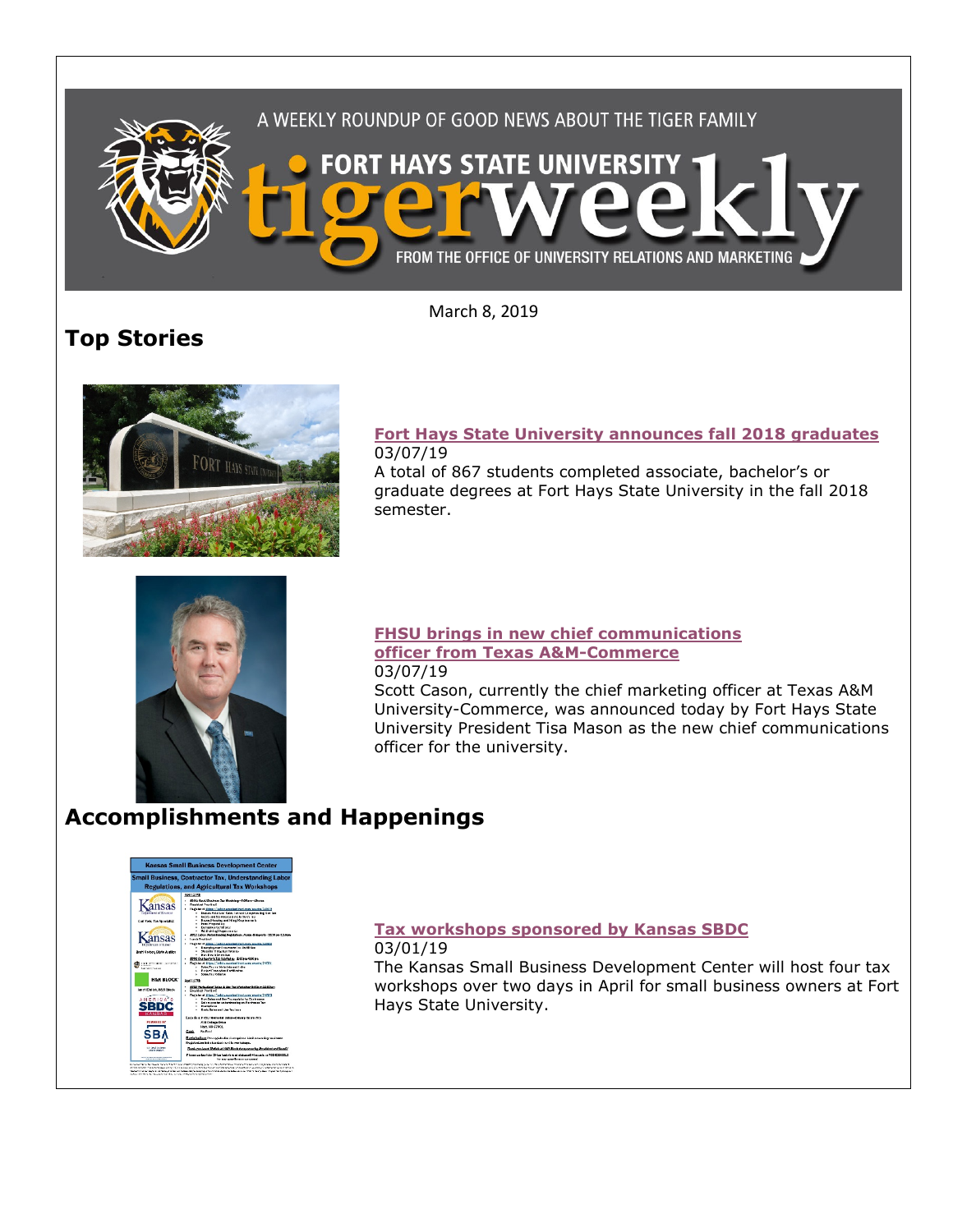

## **[Darci Cain joins FHSU Foundation](https://www.fhsu.edu/news/2019/02/darci-cain-joins-fhsu-foundation-as-vice-president-of-development)  [as vice-president of development](https://www.fhsu.edu/news/2019/02/darci-cain-joins-fhsu-foundation-as-vice-president-of-development)** 03/01/19

The Fort Hays State University Foundation has welcomed Darci Cain to its staff as associate vice president of development.



### **[FHSU's Department of Social Work](https://www.fhsu.edu/news/2019/03/fhsus-department-of-social-work-cohort-program-to-begin-fall-2019)  [cohort program to begin fall 2019](https://www.fhsu.edu/news/2019/03/fhsus-department-of-social-work-cohort-program-to-begin-fall-2019)** 03/04/19

Thanks to a \$95,000 grant from the Dane G. Hansen Foundation, Fort Hays State University's social work cohort program is expanding into Northwest Kansas.



## **[Management Development Center to offer](https://www.fhsu.edu/news/2019/03/management-development-center-to-offer-cliftonstrengths-essentials-workshop)  ["CliftonStrengths Essentials" workshop](https://www.fhsu.edu/news/2019/03/management-development-center-to-offer-cliftonstrengths-essentials-workshop)** 03/06/19

A workshop to help people leverage their natural talents will be offered by Fort Hays State University's Management Development Center on March 29. The workshop will be from 9 a.m. to 4 p.m. in the Memorial Union's Pioneer Room.



#### **[Panhellenic Council holds "Sister Spa Day"](https://www.fhsu.edu/news/2019/03/panhellenic-council-holds-sister-spa-day)** 03/06/19

Fort Hays State University's Panhellenic Council, governing body for sororities on campus, hosted a "Sister Spa Day" recently to raise money for the Panhellenic philanthropy, Circle of Sisterhood



## **[Kansas Wetlands Education Center](https://www.fhsu.edu/news/2019/03/kansas-wetlands-education-center-to-host-spring-break-activities)  [to host spring break activities](https://www.fhsu.edu/news/2019/03/kansas-wetlands-education-center-to-host-spring-break-activities)** 03/07/19

Fort Hays State University's Kansas Wetlands Education Center will be hosting free STEM activities each day over spring break for visitors of all ages.